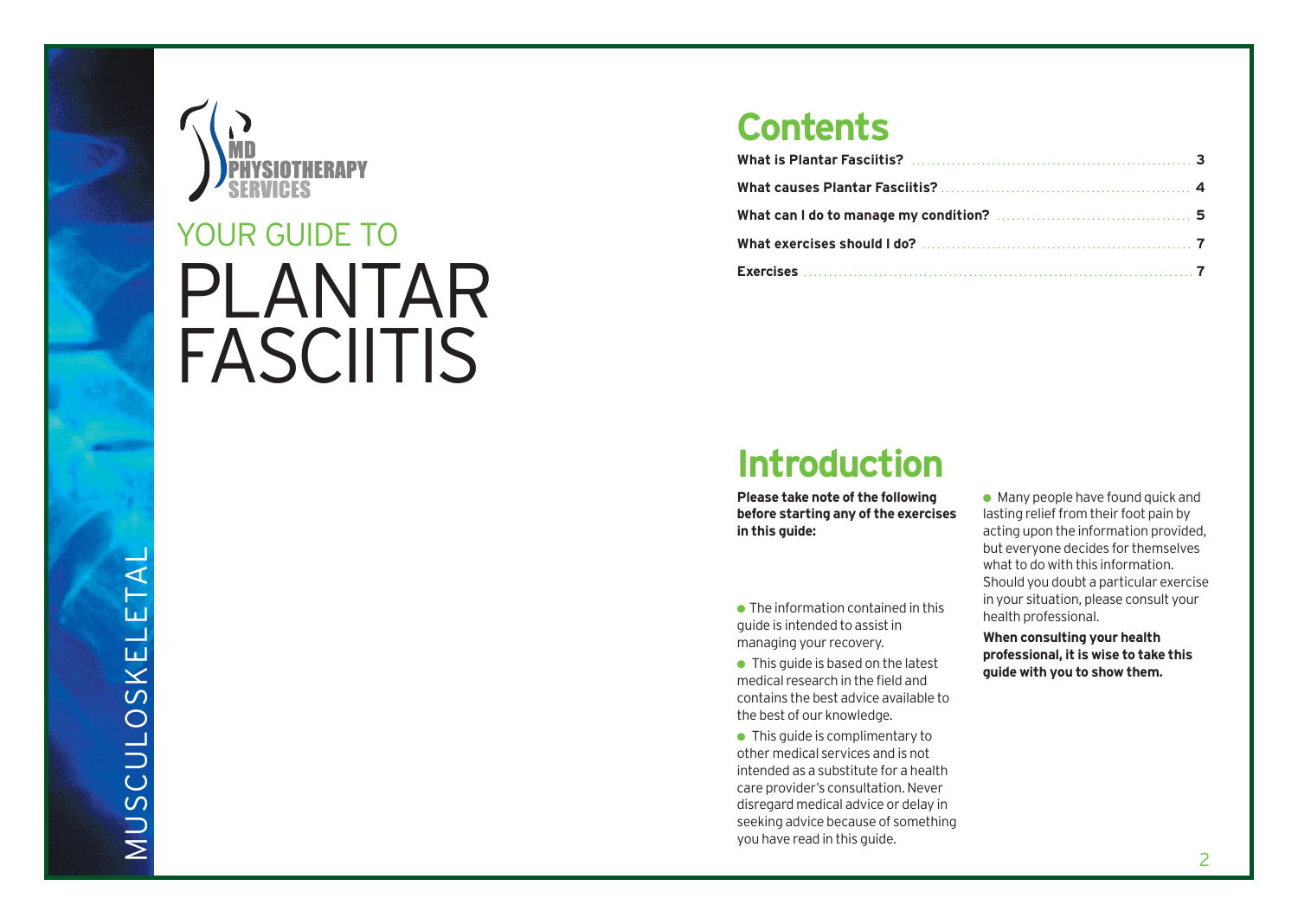### **What is Plantar Fasciitis?**

Plantar fasciitis is an overuse injury that affects the sole or flexor surface (plantar) of the foot. A diagnosis of plantar fasciitis means that the tough, fibrous band of tissue (fascia) connecting your heel bone to the base of your toes is inflamed. This strong band of tissue (the Plantar Fascia) serves to support the arch of the foot, and when inflamed or injured can cause stabbing or burning pain that is usually worse first thing in the morning. Pain is one of the main symptoms and is usually experienced about 4cm in front of where the plantar fascia attaches on the heel bone, but can be felt anywhere along the underside of the foot. Walking for long periods of time or sudden stretching of the sole of the foot often makes the pain worse.

The condition starts gradually with mild pain at the heel bone often referred to as a stone bruise and can be tender to the touch. You are more likely to feel pain after rather than during activity, with the pain classically occurring again when arising after a period of rest.

If you don't treat plantar fasciitis effectively, it may become a chronic condition and could also result in you being unable to keep up your current activity level. Foot pain could also result in changes in your walking patter which can lead to further symptoms of knee, hip and back pain in the long term.



### **What Causes Plantar Fasciitis?**

Plantar fasciitis is caused by straining this strong band of fascia that supports the arch of your foot and acts like a shock absorbing bowstring. Repeated strain can cause tiny tears in the plantar fascia, which in turn leads to pain and inflamation. The causes of platar fasciitis can therefore be a result of:

● **Physical activity overload:** Plantar fasciitis is common in long distance runners. Jogging, walking or climbing stairs can also place too much stress on the heel bone and surrounding soft tissue, especially if you do it for long periods of time or are not used to it. Even household exertion, such as moving furniture or large appliances, or being on your feet all day in your job, can trigger pain.

● **Arthritis:** Some types of arthritis can cause inflammation in the tendons in the bottom of your foot, which may lead to plantar fasciitis.

● **Diabetes:** Although doctors are unsure why, plantar fasciitis occurs more often in people with diabetes

● **Faulty foot mechanics:** Being flatfooted, having high arches, or even having an abnormal pattern of walking (e.g. overpronating – foot rolls inwards) can adversely affect the way weight is distributed when you are on your feet. These poor mechanics add extra stress to the plantar fascia and can result in plantar fasciitis.

● **Poor Shoes:** Shoes that have; poor cushioning, are loose, lack arch support or the ability to absorb shock, provide poor protection to your feet and can result in injury. Regularly wearing high heeled shoes, can result in your Achilles tendon (which is attached to your heel bone) contracting and shortening, causing strain to the tissue around the heel.

● **Overweight:** Sudden gains in weight or being overweight will put extra strain on the heel and arches of your feet.

**Age:** Heel pain tends to be more common with aging i.e. over 40, as the arch of your foot begins to sag, putting stress on the plantar fascia.

#### ● **Overuse or poor technique:**

Athletes who increase their running intensity or distance or those with poor techniques can result in overuse and over stretching of the plantar fascia.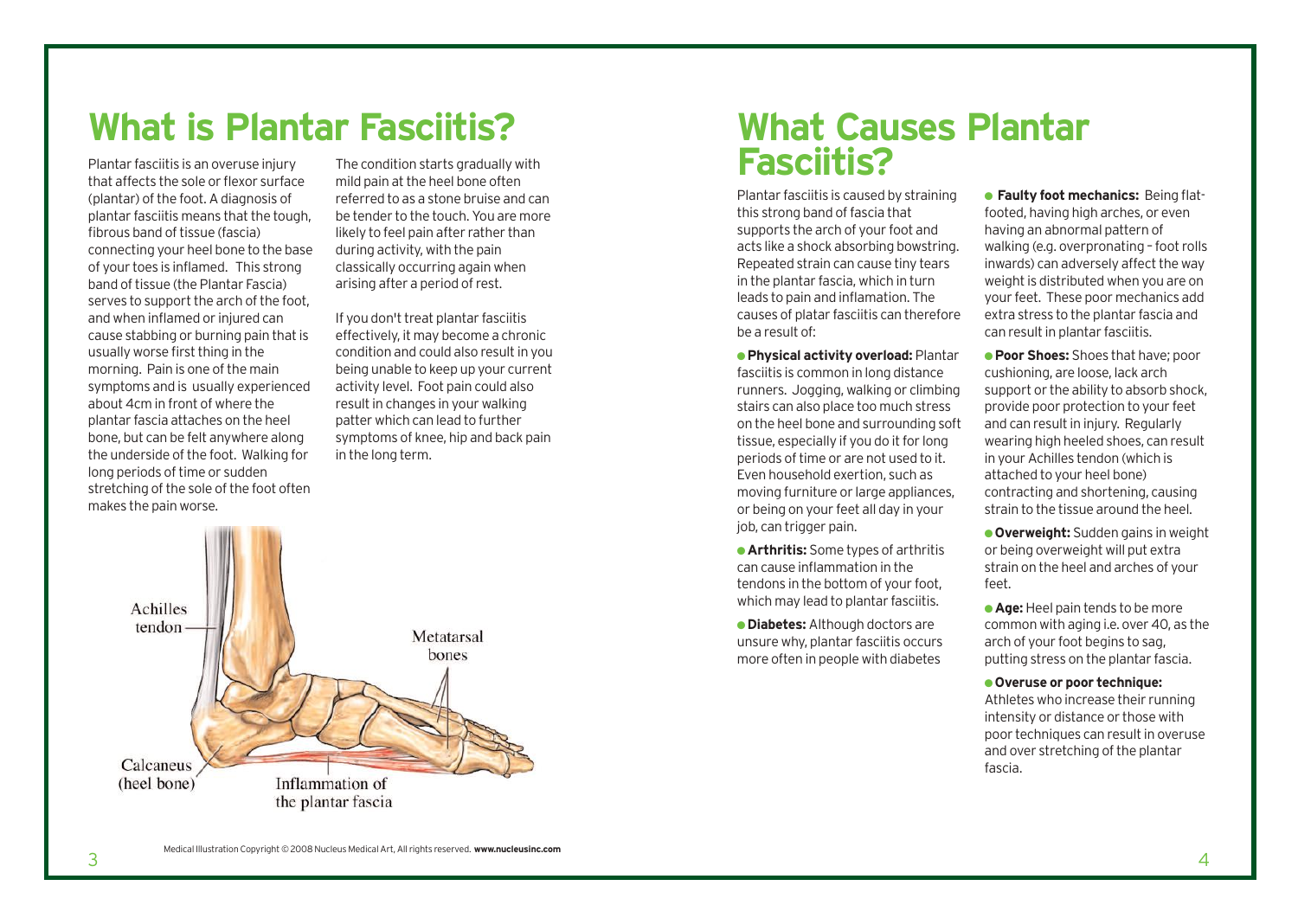**What can I do to manage my condition?** 

Usually the inflammation and pain will ease with time; however fascia tissue, like ligament tissue, heals very slowly and therefore it may take several months or more to go. There are however a number of factors that could help to speed up the recovery process. With these measures, recovery is likely to be within weeks rather than months.

**• REST:** It is important to rest as much as possible from the activities that are aggravating your condition. Avoid running, excess walking or standing, and undue stretching of the sole of the foot. Gentle walking and the exercises provided below should not aggravate your condition and should help to maintain range of movement and increase the strength in the lower leg and foot.

● **ICE:** Apply ice to the painful area for 10-15 minutes three to four times a day to relieve your symptoms. Never apply ice directly to the skin, always wrap it in a thin cloth or towel to prevent a burn from occurring and make sure that you regularly check your skin.

●**TAPING:** Complete rest is not always possible especially if your job requires you to be on your feet, with regular walking. Effective plantar fasciitis taping techniques can help the foot to get the rest required by supporting the plantar fascia. Tape applied to the foot serves to take the stress off the fascia which allows the inflammation to settle and healing to take place. Ask your physiotherapist about taping your foot.

**• MEDICATION:** Often a doctor will prescribe Nonsteroidal antiinflammatory medication such as ibuprofen, as this will help to reduce both pain and inflammation. Some people find that rubbing a cream or gel onto the heel that contains an anti inflammatory medication effective in reducing the pain and inflammation. In some more severe cases, a cortisone injection may be injected into the inflamed fascia by your doctor to try and relieve the inflammation. This should not however be a first option and other conservative measures should be tried first.

#### ●**EXERCISE:** Exercises are an

important part in the treatment for plantar fasciitis and help to reduce the chance of recurrence in the future. A home exercise programme to stretch and strengthen the muscles of your lower leg, ankle and foot is important to ensure that full function is restored. The plantar fascia tends to tighten up at night, which is why it is usually most painful first thing in the morning. A good stretching and strengthening programme, at least twice a day can help to reduce these symptoms of pain.

● **FOOTWARE:** Limit walking barefoot and walking or standing for long periods of time on hard surfaces. Choose shoes with cushioned heels and a good arch support. Laced sports shoes rather than an open sandal will provide more support for everyday activities. Also ensure that when participating in physical activity, the shoes are correct for the activity you are doing. Always avoid old or worn shoes that will not give good enough support.

#### ● **HEEL PADS / ORTHOTICS:**

Orthotics or heel pads are often prescribed by your Doctor or Allied health professional. An Orthotic can help to restore normal foot biomechanics (movements) and reduce over pronation (rolling in of

the foot) which is a contributory factor for plantar fasciitis related heel pain. It is important that the right shoe support is used for your particular foot type and condition. It is therefore essential that you consult with your allied health professional so that a full assessment of your foot biomechanics can be performed before foot orthotics are prescribed and used.

● **CHRONIC TREATMENT:** About 90 percent of people with plantar fasciitis improve significantly after two months of initial treatment. If your plantar fasciitis continues after a few months of conservative treatment, your doctor may inject your heel with steroidal anti-inflammatory medications (corticosteroid). If you still have symptoms, you may need to wear a walking cast for 2-3 weeks or positional splint when you sleep. In very few cases, surgery may be required to release the fascia which has become shortened.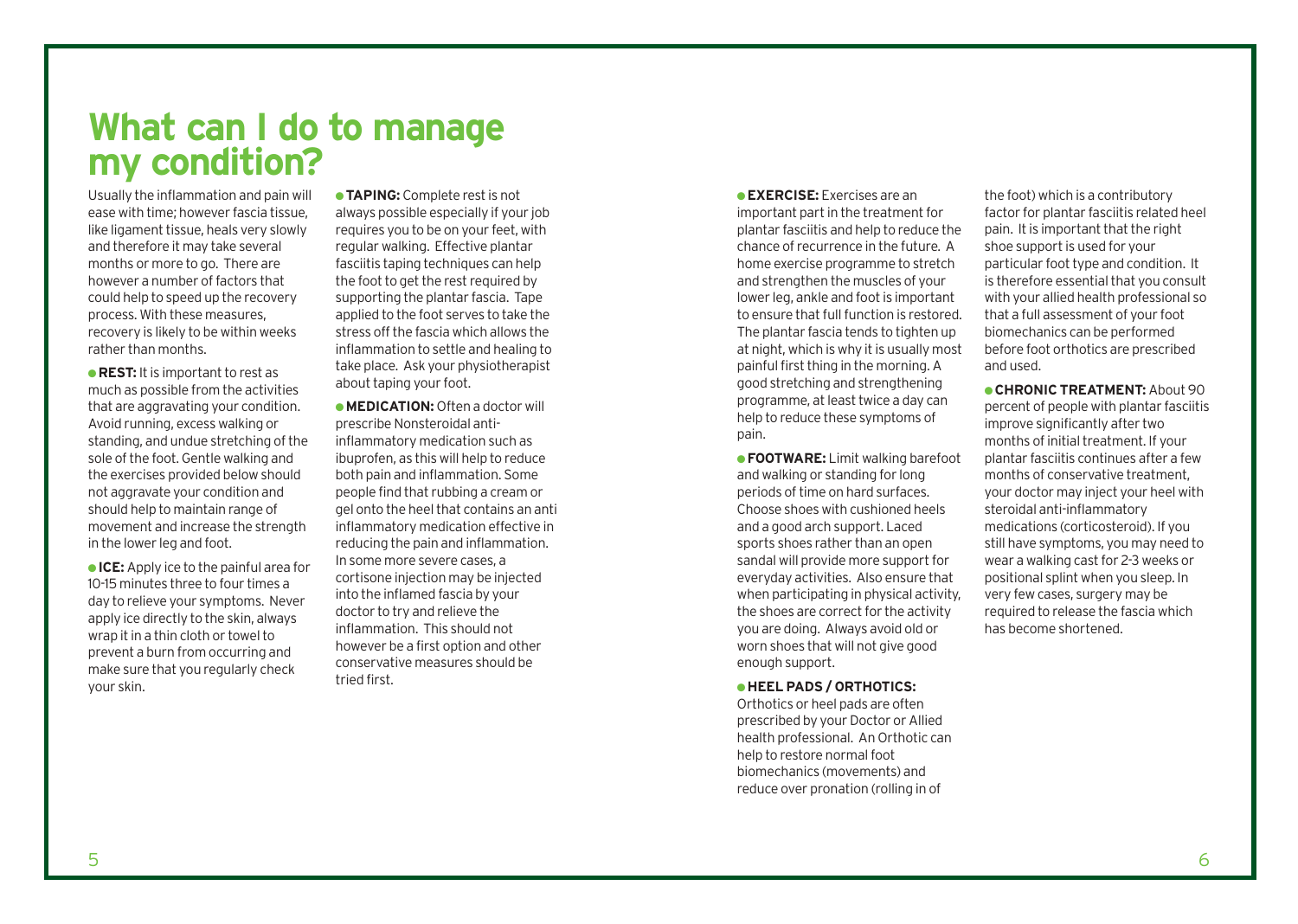### **What exercises should I do?**

It is important that you are aware that this is a general exercise programme for Plantar Fasciitis, which can be

**Exercises**

 $\bullet$  Keep all exercises in your pain free limits. **Trying to work in painful ranges will only prolong your recovery**.

● If you experience pain during any of the exercises, decrease the intensity of the exercises by:

● decreasing the number of sets ● decreasing the number of repetitions ● decreasing the range of movement

● decreasing the resistance

#### **STRETCHING**

 $\bullet$  Repeat each of these stretches **3 times** (on both sides if necessary).

●Hold each stretch for at least **30 seconds**.

adjusted depending on advice that you have been given by your health professional on assessment.

● Do all exercises slowly and breathe normally.

● Progress gradually according to your own level of comfort.

● Following exercise, stiffness or fatigue may result but should not last longer than 24 hrs. The symptoms of your injury should not be aggravated.



#### **CALF STRETCH**

Stand about a metre away from a wall. Place both hands against the wall with one foot further back than the other. Now lean in towards the wall, bending the front knee and keeping the back knee straight and the heel on the floor. Hold for 20-30 seconds, and then simply bend your back knee slightly, still keeping your heel flat on the floor. You should feel the stretch lower down your leg in the region of your Achilles tendon. Hold for 20-30 seconds and then repeat with the other leg.



#### **PLANTAR FASCIITIS STRETCH**

Stand with the ball of one foot on a stair. Slowly reach for the bottom of the step with your heel until a stretch is felt through the arch of your foot.

### ●Hold a steady stretch, **do not**

**bounce**.



#### **HAMSTRINGS**

Lying on your back, one leg straight and one knee bent. Raise the bent leg up towards your chest until your knee is in line with your hip. Now straighten the knee. You should feel a stretch at the back of your leg. You can use a towel if necessary to aid you in lifting your leg for the stretch.

Exercise images licensed from Visual Health Information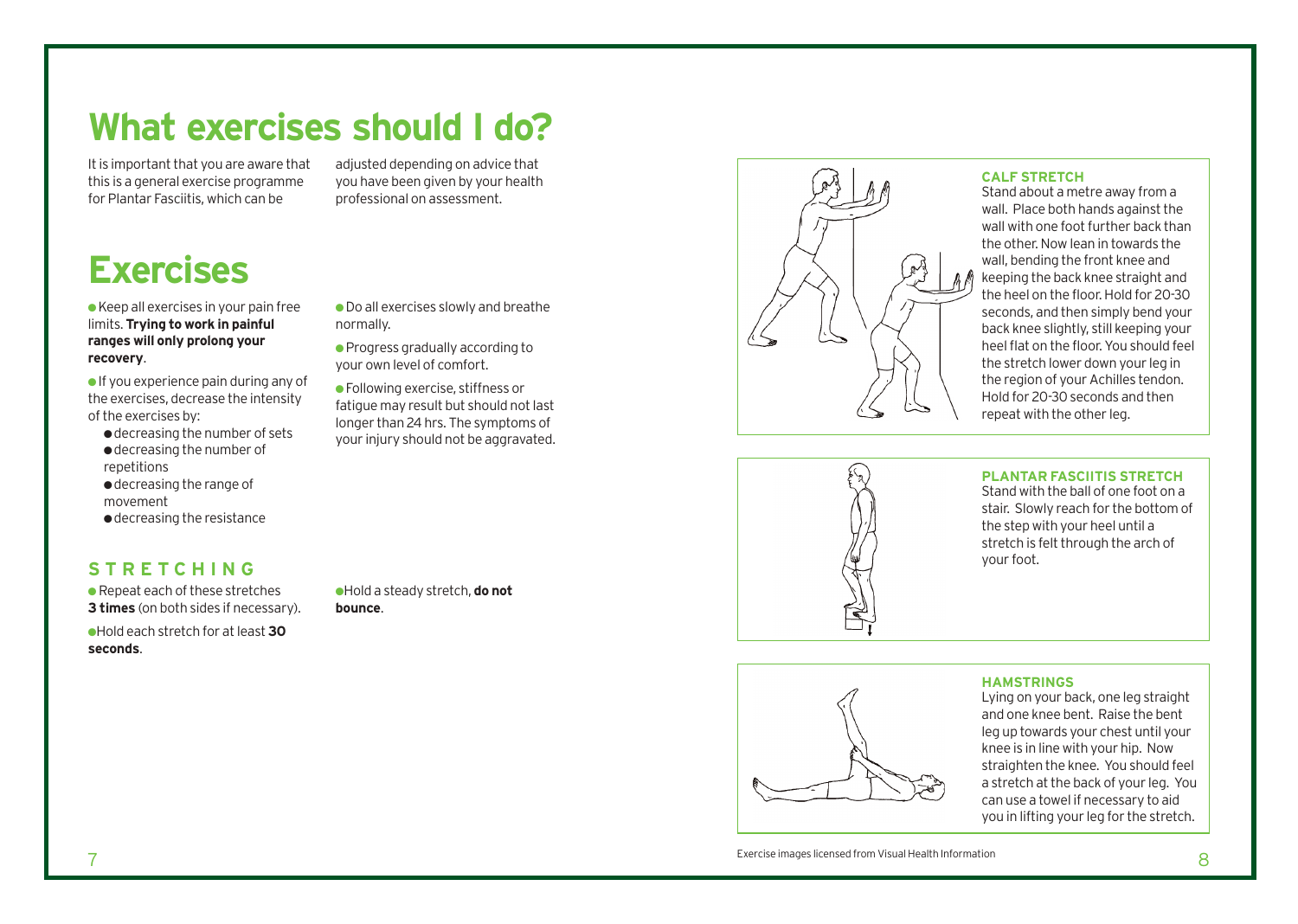### **Exercises** (continued)

#### **QUADRICEPS**

Lying on your right side, your right arm extended up to cushion your head, use your left hand to grasp your left ankle as you bend your left



#### **STRENGTHENING**

 $\bullet$  Ensure that you work in a pain free range of movement

● Complete **2 sets** of**10-15 reps** unless otherwise stated in the exercise



● Only start the hopping sequence exercise after you have been doing the other strengthening exercises for a week or two and you are pain free with them.

knee backwards. You should feel the stretch along the front of your thigh. Repeat this twice on your right before rolling over to stretch your left leg. It is important to keep the other leg bent at both the hip and the knee, so as not to hyperextend your back. A towel can be use to aid you in this stretch if you are unable to reach your ankle or bend your

#### **BALL ROLL**

knee too far.

Use a rolling pin or tennis ball. While seated, roll the rolling pin or ball with the arch of your foot. Progress to doing this exercise while standing as you can tolerate it.



**PICK UP EXERCISES** 

Use toes of one foot to pick up objects from floor, such as coins, marbles, tissue.



#### **SINGLE LEG TOE CURLING**

Sitting on a chair with your feet on the end of a towel on the floor. Keeping your heels on the floor, use your toes to crunch the towel up. Keep doing this until you reach the other end of the towel and then start again. Repeat this for 5 towel lengths. Progress by adding weight on the towel and then using one foot at a time.



#### **CALF RAISES**

Standing, raise up onto your toes in the following manner: First onto your big toe, then onto your middle toes and lastly onto your little toe. Repeat this sequence 10 times. This can be progressed by completing the abo ve exercise on one foot at a time

#### **TOE RAISE S**

Stand supported with your back against a wall, place your weight on your heels and rise up onto your heels (i.e. raise your toes off the ground) in the same sequence as the calf raises, i.e. middle of your heel, outside and inside. Repeat this sequence 10 times.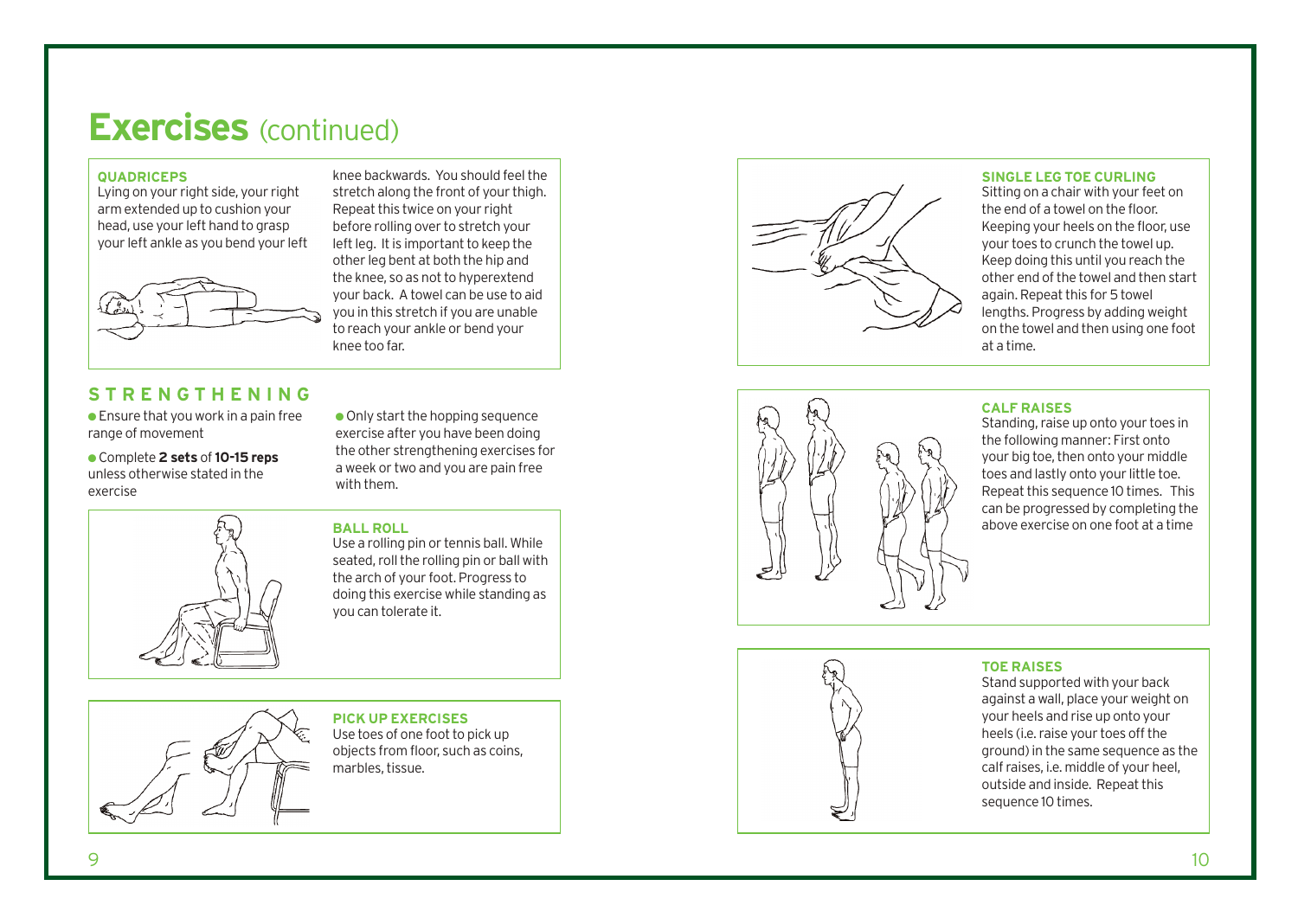### **Exercises** (continued)



#### **STORK STANDING**

● Balance on one leg for 30 seconds and repeat with the other leg.  $\bullet$  Repeat the above with your eyes closed.

Progress the above to standing on an unsteady surface, e.g. a cushion or a narrow piece of wood, and by throwing a ball in the air or against the wall at the same time



#### **RESISTED DORSIFLEXION**

With the theraband anchored to a fixed object (i.e. table), pull your foot towards you. Return slowly to your starting position. The movement should be slow and controlled in both directions.

#### **RESISTED PLANTARFLEXION**

Whilst holding one end of the tubing and the other tied around your ankle, press the foot downwards, away from you. Return slowly to your starting position. The movement should be slow and controlled in both directions





#### **RESISTED INVERSION**

Attach one end of the theraband to a secure surface (i.e. table leg), and attach the opposite end around your ankle. The leg you are exercising should be closest to the table. Now pull your foot away from the attachment, towards your midline. The movement should be slow and controlled in both directions.

#### **RESISTED EVERSION**

Attach one end of the theraband to a secure surface (i.e. table leg), and attach the opposite end around your ankle. The leg you are exercising should be furthest away from the table. Now move your foot away from the attachment so that it moves away from the midline. The movement should be slow and controlled in both directions.